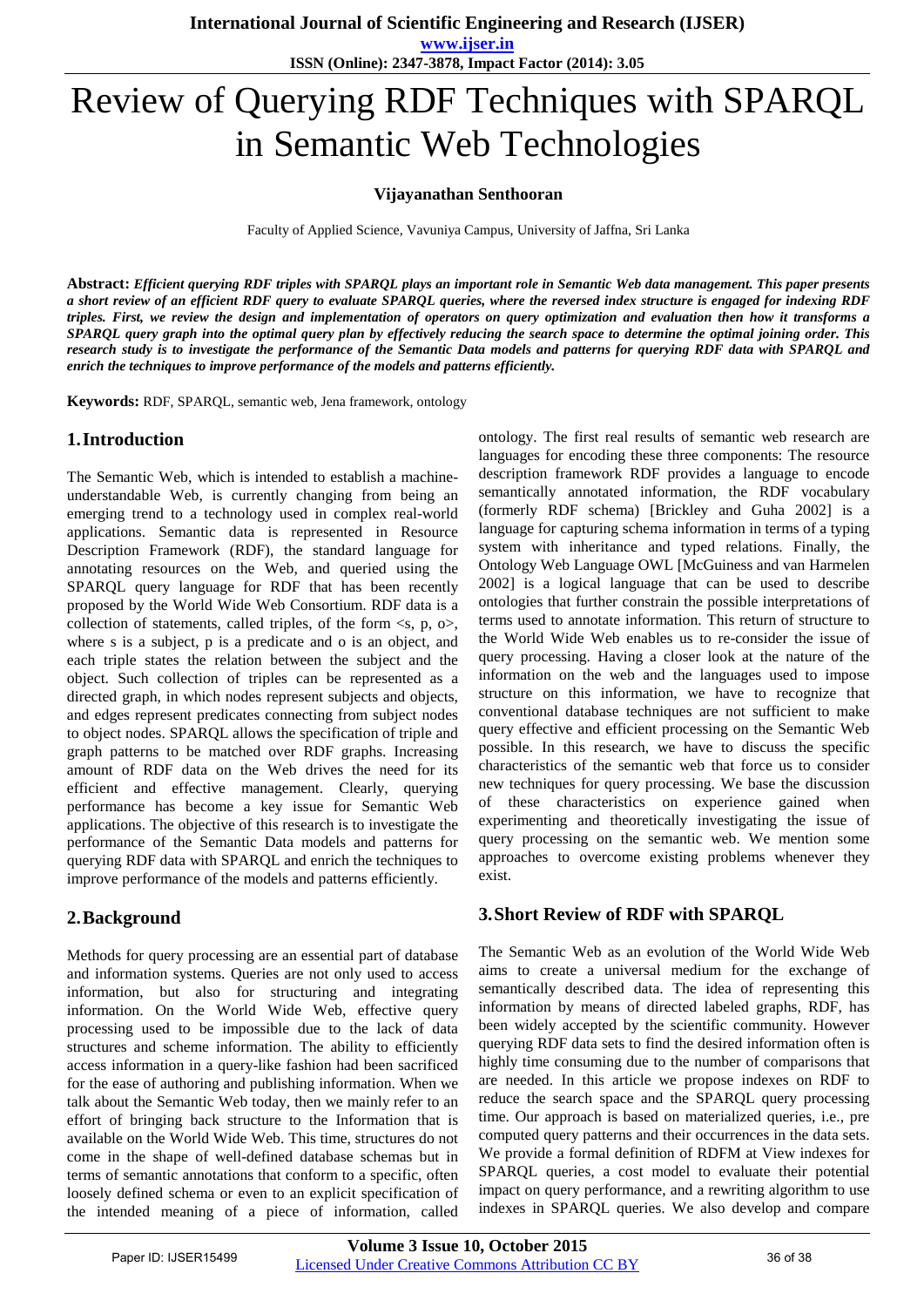#### **International Journal of Scientific Engineering and Research (IJSER) www.ijser.in ISSN (Online): 2347-3878, Impact Factor (2014): 3.05**

different approaches to integrate such indexes into an existing SPARQL query engine. Our preliminary results show that our approach can drastically decrease the query processing time in comparison to conventional query processing.

More formally, this paper reviews the present solutions to the following problems.

**Generation** of execution plans to cover a query. Given a query Q for a data graph G and the set I of all indexes on G, the first step is to define which indexes are usable for speeding up Q. To this end, we need to generate all possible mappings between the index pattern and the query.

**Definition** of a cost model to assess different query execution plans. Each plan differs from the others according to the parts of the query that are covered by indexes, which in turn leads to different sizes of intermediate results and different parts of the query that need to be executed and combined with the materialized parts. The objective of the cost model is to assess all possible plans and to find those with minimal estimated cost.

**Rewriting** of a SPARQL query to substitute covered query patterns by RDFMatView indexes. When a combination of RDFMatView indexes is selected, its materialized results must combine to occurrences of the covered query pattern.

There are two different cases how this may happen:

- 1.The combination of indexes completely covers the query pattern. Thus, the solution to the query can be generated completely by joining the indexes.
- 2.The combination of indexes only partially covers the query pattern. Then, the query solution needs to be generated by joining the results of the chosen indexes with the residual parts of the query pattern.

We presented a theoretical framework for using materialized SPARQL queries as indexes in [10]. In the present work, we show the practical applicability of this framework by describing and comparing several ways to integrate materialized views into an existing SPARQL query processor and by providing an evaluation on the speed-ups that can be achieved using our methods. Clearly, in a setting such as ours it is also important to provide algorithms to keep materialized queries up-to-date, and to give a user hints on which queries should be materialized to best (best in terms of space/costefficiency) support a given workload. However, these questions are out-of-scope of our current research.

# **4.Methodology**

**Step 01**: Provide a formal representation of RDF to reduce space and time complexity.

First formal study of the basic principles of RDF statements and how they can define data graphs then how RDF data models are semantically encoded using RDFS and OWL then build own basic ontology gradually. This is leading to enrich more semantics efficiently.

**Step 02**: Define physical operators as novel to implement SPARQL efficiently.

Developing SPARQL queries step by step then executing SPARQL queries on RDF data set then investigate and optimize the query processing on RDF dataset with SPARQL.

We focus on three areas to accomplish the above steps: physical management of the RDF data, its indexing, and query optimization.

#### **3.1 Native Storage of RDF Data**

A native RDF database has the advantage that it can exploit the specific characteristics of the RDF data model, the RDF data, and the query language. We develop an RDF database that takes advantage of the following characteristics:

- A resource is uniquely identified by its URI
- A resource is typically subject of many statements, e.g., it has many properties
- Most queries contain a star-like pattern or a set of connected star-like pattern

The main principle of the native RDF store is to achieve high data locality, e.g., we arrange statements on database pages so that a query engine needs to access only a few of them to answer a query. The placement works as follows:

- All statements with the same subject can be found on the same page
- A page contains only resources of the same type
- A page contains an "optimum" number of resources

Additional placement strategies can be applied to reduce further the number of read pages: If it is known that pieces of information are likely to be accessed together (e.g., the address of a person) then these pieces are stored together on the same database page – we refer to it as semantic closure.

#### **3.2 Constructing a Query Execution Plan**

Storing the RDF data effectively is only one aspect of improving query execution. Another one is to optimize the query itself and to construct a good query execution plan (QEP). Typically the process of query execution is divided into four phases: query parsing, query rewriting, QEP generation, and QEP execution. Although we focus our research on query rewriting we developed the SPARQL Query Graph Model (SQGM) for representing SPARQL queries and supporting all phases of query processing. This model forms the key data structure for storing information that is relevant for query optimization and for transforming the query. The basic elements are the following:

- Operators consist of a head (provided variables), a body (performed operations), and additional annotations.
- Data flows indicate that an operator consumes the output of another one.